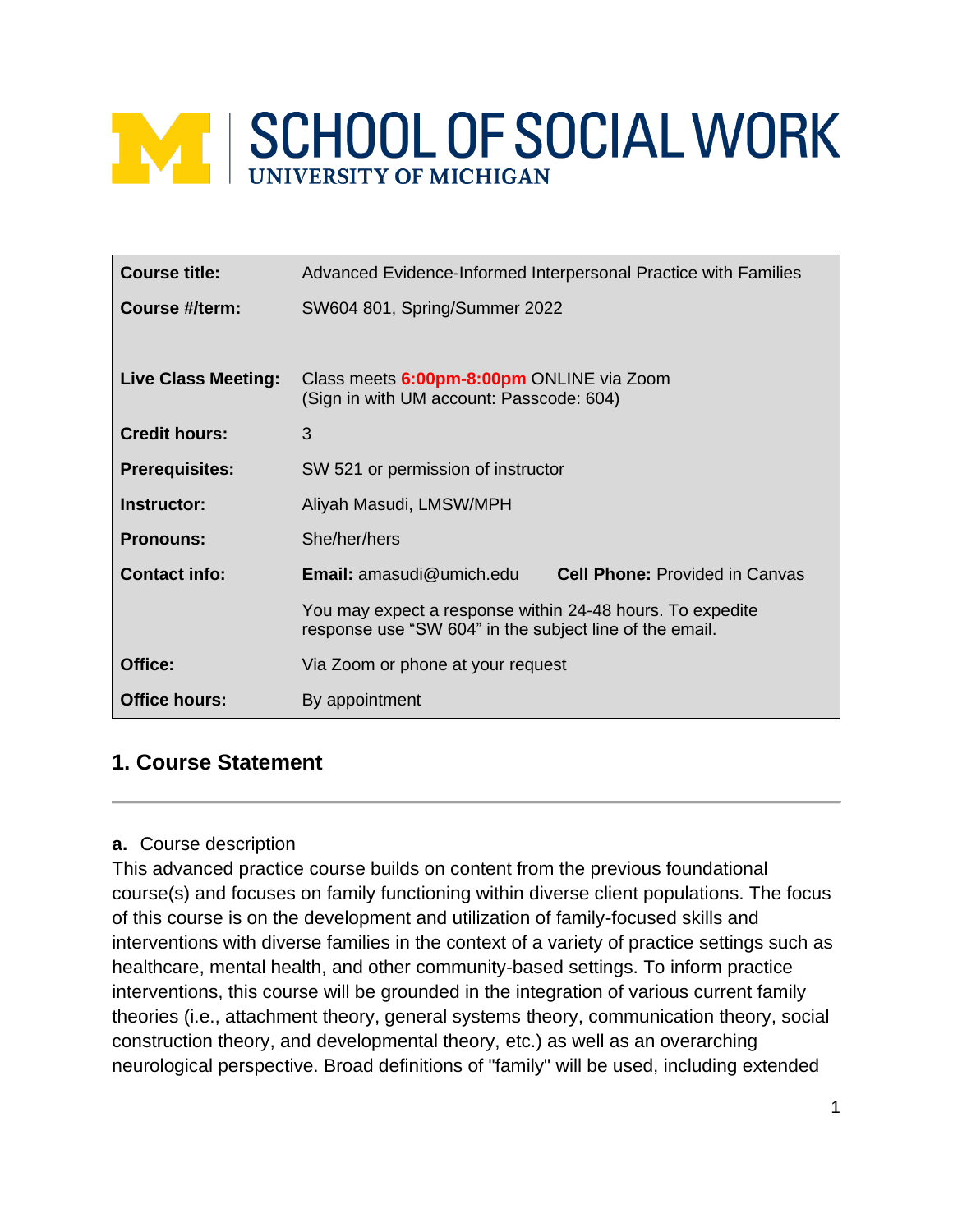families, unmarried couples, single-parent families, couples across gender identity and sexual orientation spectrums, adult siblings, "fictive kin," and other inclusive definitions. The development of clinical skills for engaging, assessing, and intervening with families will be the primary focus of this course.

Focused attention on primary models of family theory and practice will inform intervention techniques and skills taught in the course (i.e., Bowen Family Systems Theory, Satir Transformational Systemic Therapy, and addition approach(s) informed by identified theories). This course will address stages of the helping process with families (i.e. engagement, assessment, planning, evaluation, intervention, and termination). During these stages, client-worker differences will be taken into account including a range of diversity dimensions such as ability, age, class, color, culture, ethnicity, family structure, immigration status, gender (including gender identity and gender expression), marital status, national origin, race, religion or spirituality, and sexual orientation. Various theoretical approaches will be presented in order to help students understand family structure, communication patterns, and behavioral and coping repertoires. The family will also be studied as part of larger social systems, as having its own life cycles, and as influencing multiple generations.

#### **b.** Course objectives and competencies

Upon completion of the course, students will be able to:

- 1. Apply family assessment frameworks in a way that is ecological, familycentered, and takes into account individual and family needs, problems and experiences within the family, and resources, opportunities, and oppressive forces of the social environment.
- 2. Model appropriate clinical engagement with family resources, strength, challenges, and risks across diverse populations including those based on a range of diversity dimensions such as ethnicity, race, sexual orientation, gender identity and class.
- 3. Apply principles of NASW code of ethics to relationships and service delivery with family members across a range of diversity dimensions.
- 4. Develop intervention plans based on models and techniques that are appropriate to specific assessment materials (e.g., IPV, SUD, etc.).
- 5. Engage in clinical decision-making that considers families who are experiencing mental health diagnoses from the DSM-5.
- 6. Demonstrate relevant models of prevention and intervention and utilize them to address common challenges faced by families.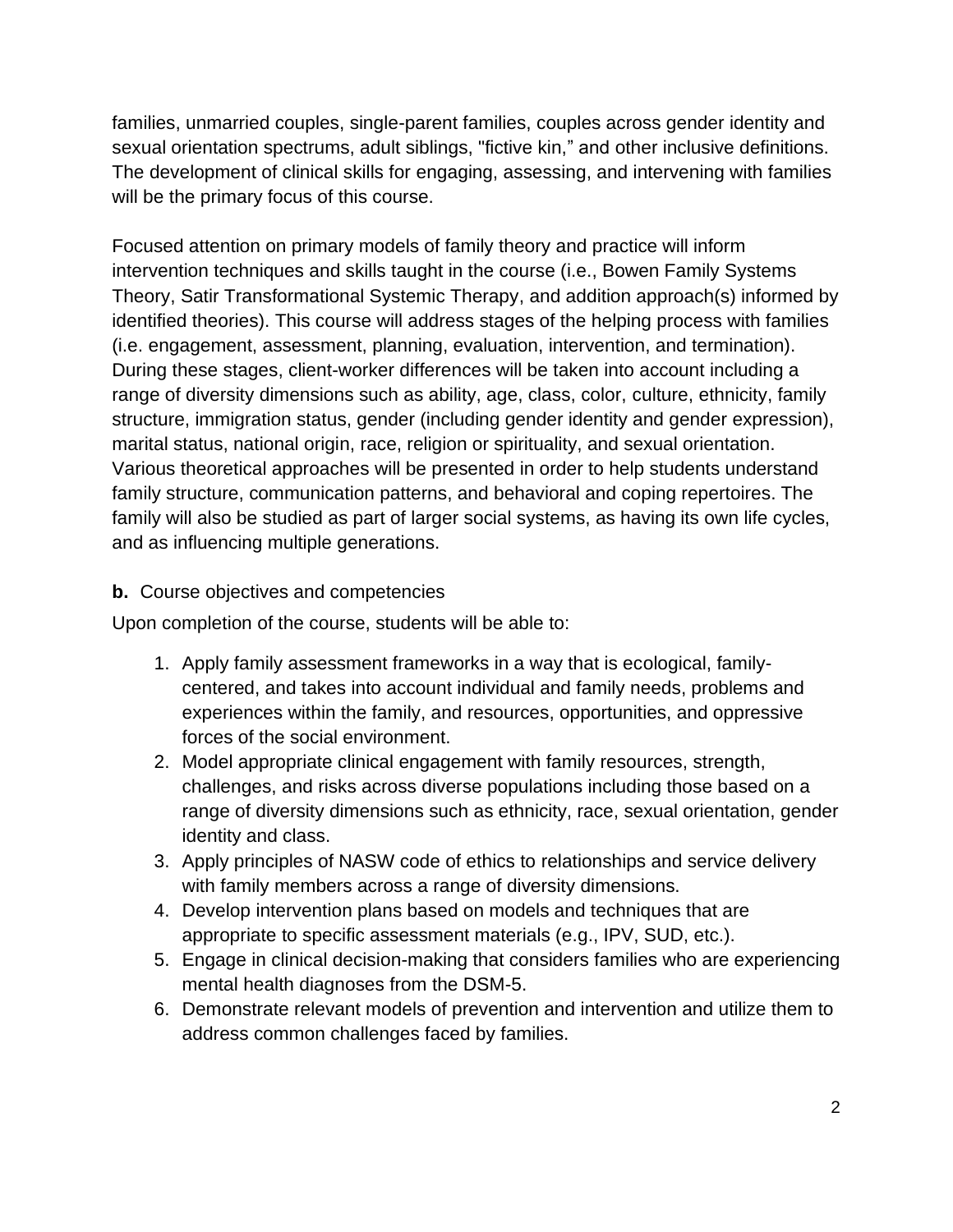- 7. Evaluate the impact of one's own experience and values on the use of self in the clinical process with families and ensure continuous improvement of service.
- 8. Evaluate the effects of family-centered interventions using appropriate outcome measures.

#### **c.** Course design

This advanced practice course will focus on utilization of a flipped-classroom approach in which students complete pre-work (assigned theoretical and practice reading, exposure to the actual experiences of families through media as case materials, videotapes, etc.) with in-class time used for limited didactic lecture and discussions with special emphasis placed on students actively developing and practicing intervention skills and techniques for use with families.

Active engagement in a variety of in-class activities, role plays, observation and critical analysis of various interventions, matching interventions to various populations and client needs, and constructive peer feedback is critical to the skill development focus of this course.

## **d.** Intensive focus on PODS

This course integrates PODS content and skills with a special emphasis on the identification of theories, practices, and/or policies that promote social justice, illuminate injustices, and are consistent with scientific and professional knowledge. Using a variety of instructional methods, this course will support students in developing a vision of social justice, learn to recognize and reduce mechanisms that support oppression and injustice, work toward social justice processes, apply intersectionality and intercultural frameworks and strengthen critical consciousness, self-knowledge and self-awareness to facilitate PODS learning.

Attention will be given to acknowledgment and assessment of the unique characteristics of families of various diversity dimensions (e.g., ability, age, class, color, culture, ethnicity, family structure, gender (including gender identity and gender expression, marital status, national origin, immigration status, race, religion or spirituality, and sexual orientation), and by tailoring engagement, assessment, goal setting, planning, and intervention to these characteristics. Assessment procedures will focus on strengths rather than deficits in family functioning. Ethical dilemmas unique to family work will be presented, such as balancing individual and family goals, contracts regarding confidentiality and record-keeping, and addressing oppressive family structures. Addressing value conflicts that exist toward families in society will be explored to raise the students' awareness of personal and professional values.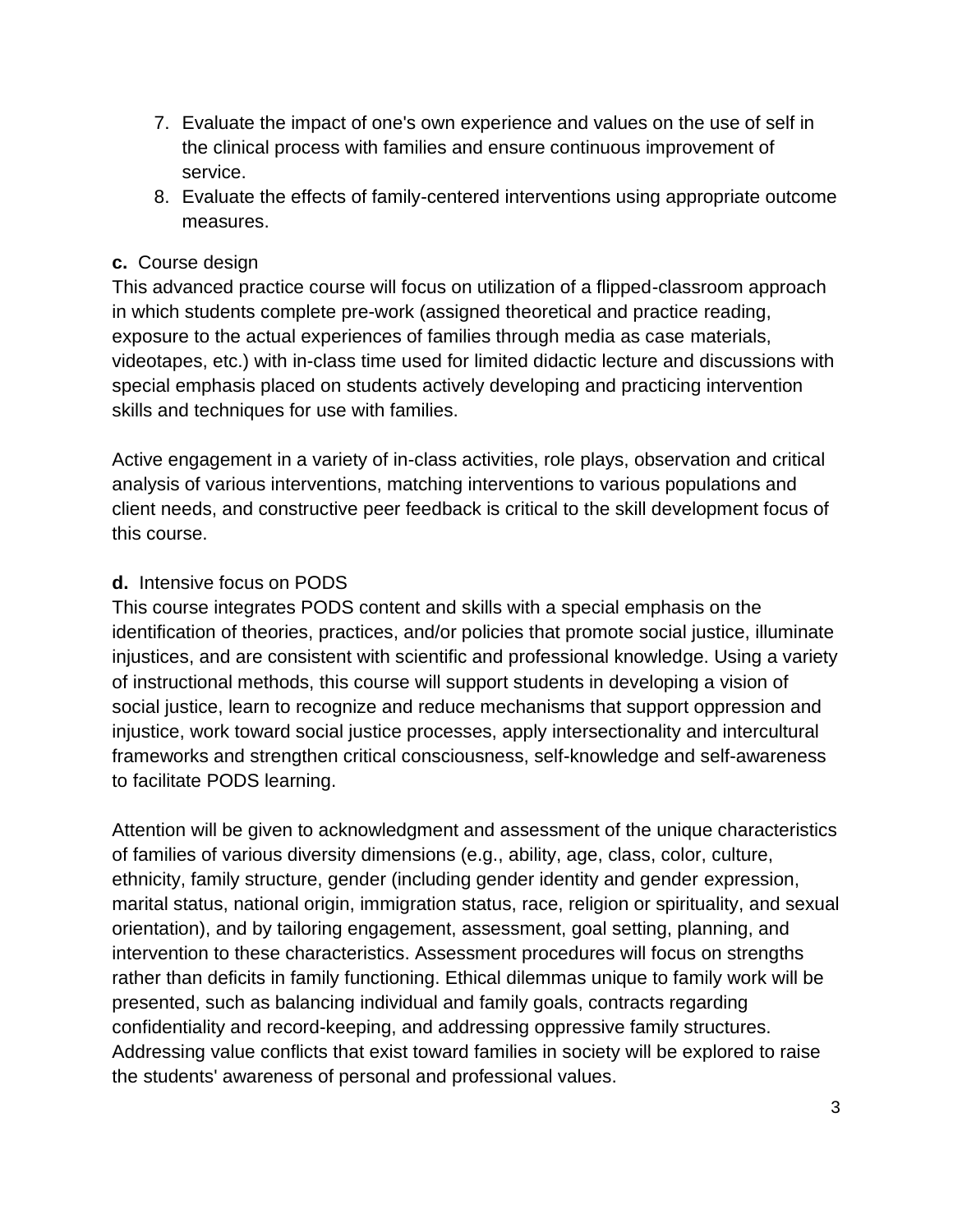**Active Practice to Enhance Social Justice**: Adapt social justice vision for interpersonal practice utilizing person-centered and recovery-oriented practice methods. Intervention strategies used and skills developed will address cultural sensitivity and promote cultural humility.

**Critical Contextual Thinking**: Students during the engagement, assessment, intervention, and evaluation phases of work, how privilege, oppression, diversity and social justice impacts the processes in each phase of interpersonal practice based on the social and personal identities of themselves and clients. Selection of interventions and processes of change in work with children, youth, transitional age youth and families with complex needs will be analyzed using a social justice lens, especially as it relates to the pathways to care (e.g. access, resources) for this population.

**Conflict, Dialogue and Community**: Students will utilize case consultation and review of potential strategies to develop an ability to critically dissect the advantages and disadvantages of practice methods and strategies relevant to the social and personal identities that are impacted by social justice goals. Develop strategies to engage in interprofessional teams with conflicting roles, responsibilities, and ideas.

**Critical Awareness, Use of Self, and Strengthening Strategies for Resilience and Generativity**: Personal reflection and personal evaluation of growth and areas to enhance relevant to the professional role in the prevention, intervention, and termination processes.

# **2. Class Requirements**

#### a. Text and class materials

Gehart, D. R. (2017). *Mastering Competencies in Family Therapy: A Practical Approach to Theory and Clinical Case Documentation*, 3rd Edition. Cengage Learning. ISBN#.ISBN-13: 978-1305943278 ISBN-10: 1305943279

The Gehart textbook is available for rent and sale. You may locate the book on the [Cengage](https://www.cengage.com/student/) platform, [Amazon,](https://www.amazon.com/Mastering-Competencies-Family-Therapy-Documentation/dp/1305943279) and other textbook sites. Please make sure you order the 3rd edition of this textbook; using the ISBN numbers is most helpful in confirming that you have identified the correct version.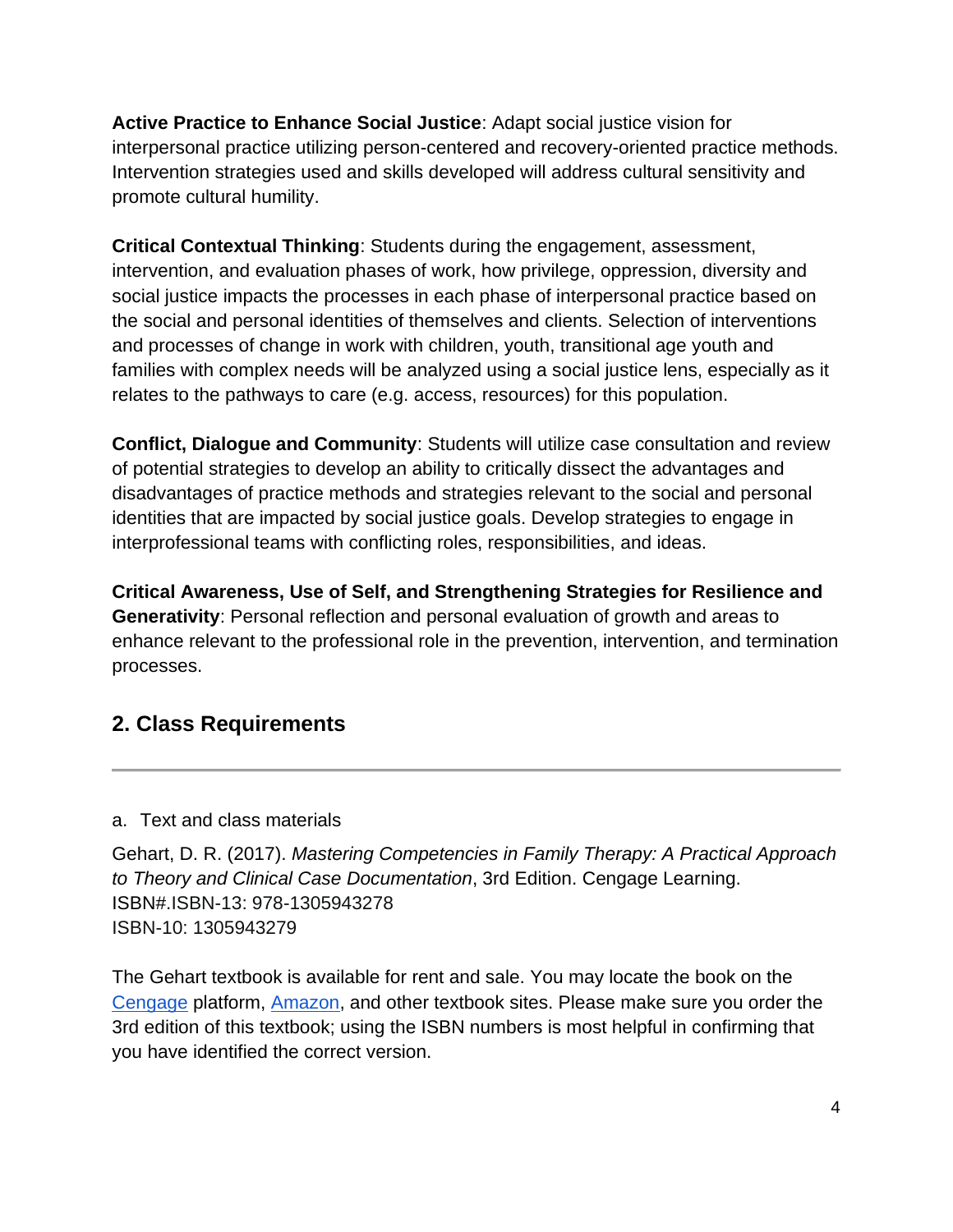For all other required and recommended readings: All articles may be found on Canvas. All required readings will be available at the start of the semester. Recommended readings may be added, without a requirement of completion by a class session. Therefore for the most updated readings, refer to the list on Canvas for each module.

#### b. Class schedule

\*Other than the textbook (which you need to purchase), all other required readings and materials will be posted in the Canvas course.

| Date/Time                             | Agenda                                                      | <b>Required Readings &amp; Assignments*</b> |
|---------------------------------------|-------------------------------------------------------------|---------------------------------------------|
| Module 1<br>$5 - 18 - 22$<br>@ 6:00pm | Anti-Oppressive<br>Family<br>Frameworks                     | <b>Refer to Canvas</b>                      |
| Module 2<br>$5 - 25 - 22$<br>@ 6:00pm | Case<br>Conceptualization<br>and Assessment                 | <b>Refer to Canvas</b>                      |
| Module 3<br>$6 - 1 - 22$<br>@ 6:00pm  | <b>Strategic Family</b><br>Therapy                          | <b>Refer to Canvas</b>                      |
| Module 4<br>$6 - 8 - 22$<br>@ 6:00pm  | <b>Functional Family</b><br>Therapy                         | <b>Refer to Canvas</b>                      |
| Module 5<br>$6 - 15 - 22$<br>@ 6:00pm | <b>Emotion Focused</b><br><b>Family Therapy</b>             | <b>Refer to Canvas</b>                      |
| Module 6<br>$6 - 22 - 22$<br>@ 6:00pm | Satir Family Model                                          | <b>Refer to Canvas</b>                      |
| Module 7<br>$6 - 29 - 22$<br>@ 6:00pm | Intergenerational<br><b>Family Therapy</b><br><b>Models</b> | <b>Refer to Canvas</b>                      |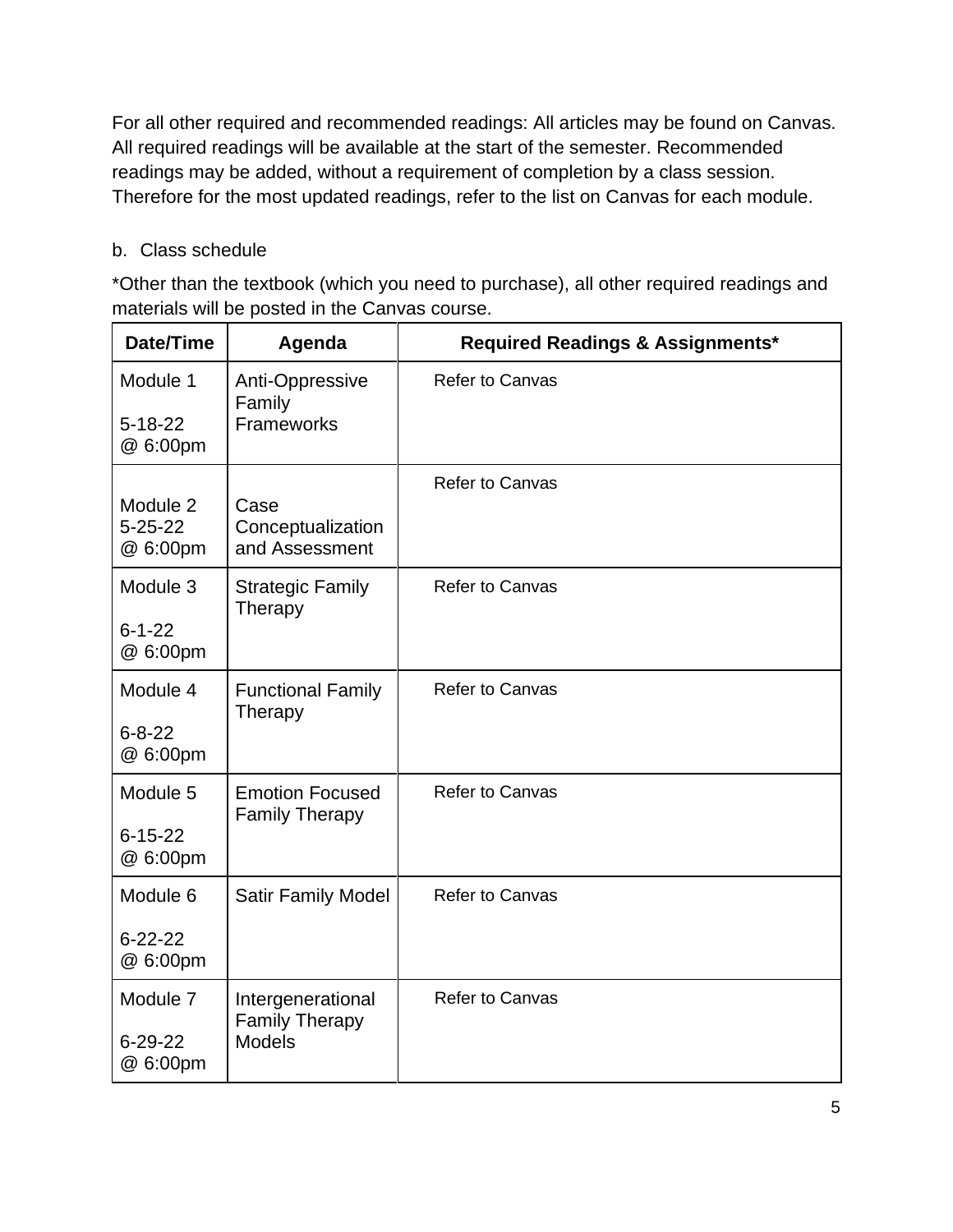| Module 8<br>$7 - 6 - 22$<br>@ 6:00pm   | Cognitive<br><b>Behavioral Family</b><br><b>Therapies</b>         | <b>Refer to Canvas</b> |
|----------------------------------------|-------------------------------------------------------------------|------------------------|
| Module 9<br>$7-13-22$<br>@ 6:00pm      | <b>Solution Focused</b><br><b>Family Therapy</b>                  | <b>Refer to Canvas</b> |
| Module 10<br>$7 - 20 - 22$<br>@ 6:00pm | <b>Narrative Family</b><br>Therapy                                | <b>Refer to Canvas</b> |
| Module 11<br>$7 - 27 - 22$<br>@ 6:00pm | Collaborative<br><b>Family Therapy</b>                            | <b>Refer to Canvas</b> |
| Module 12<br>$8 - 3 - 22$<br>@ 6:00pm  | Multisystemic<br>Therapy                                          | <b>Refer to Canvas</b> |
| Module 13<br>$8 - 10 - 22$<br>@ 6:00pm | <b>Termination and</b><br>Celebration in<br><b>Family Therapy</b> | <b>Refer to Canvas</b> |

# c. Assignments

| <b>Assignment</b>            | Due date                                                                                                                                             | <b>Percent</b><br>Οt<br>overall<br>grade |
|------------------------------|------------------------------------------------------------------------------------------------------------------------------------------------------|------------------------------------------|
| Live Zoom<br><b>Sessions</b> | 10 points per module (1-13)<br>Ongoing evaluation until the end of the course based not only<br>on being present but actively engaging in the class. | 20%                                      |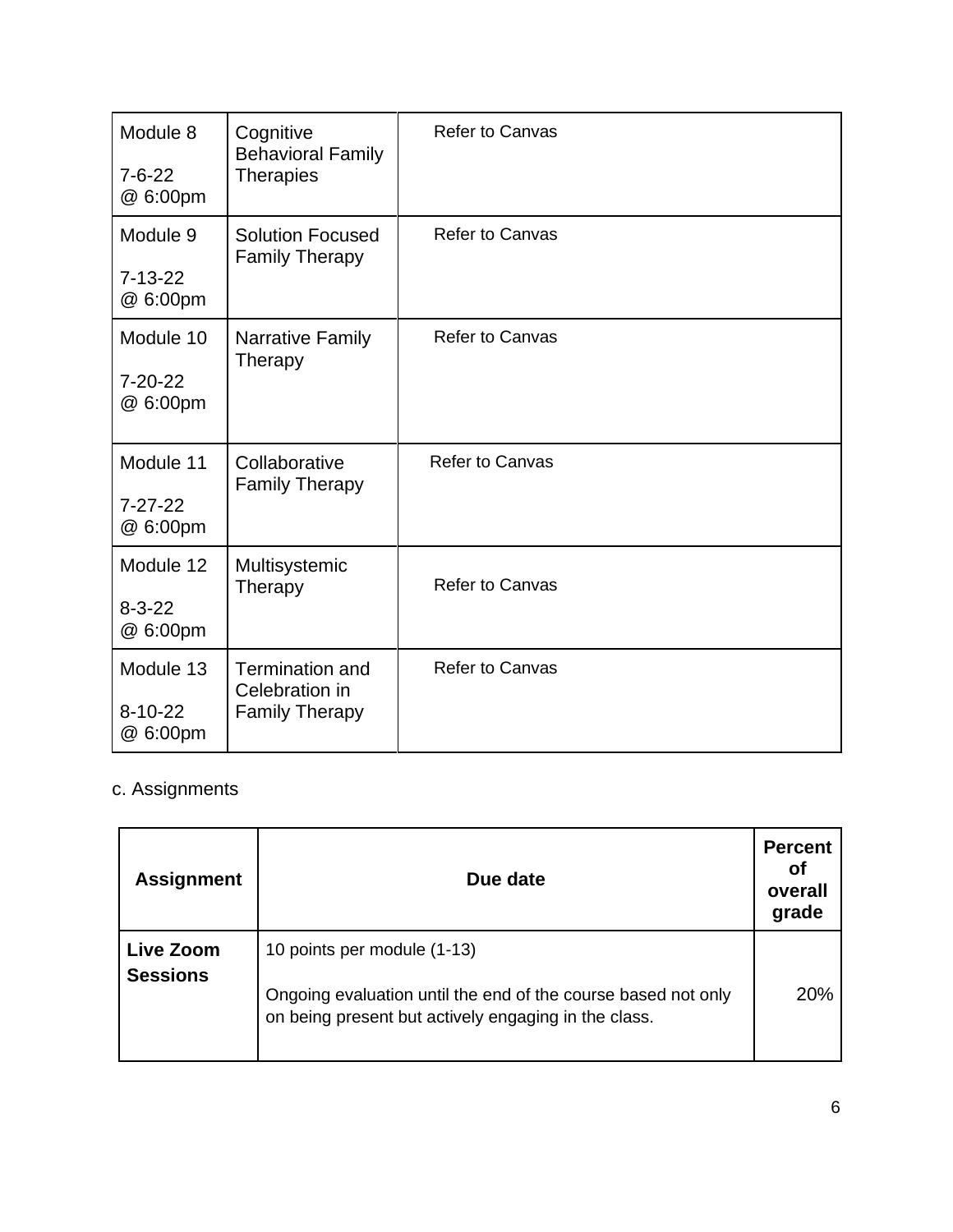| <b>Discussion</b><br><b>Board</b>       | 5 points per module (1-6).<br>Original Post and Minimum of 2 Responses to Peers:<br>This assignment is due on Wednesdays at 11:59pm for<br>Modules 1-6.                                                                                                                                                                                                                                                                                                                                                                                                                                                                                                                                                                                                                                                                                                                                                                                                                                                                                                                                                                                                                                                                                                                                                                                                                                                                                                                                                     | 10% |
|-----------------------------------------|-------------------------------------------------------------------------------------------------------------------------------------------------------------------------------------------------------------------------------------------------------------------------------------------------------------------------------------------------------------------------------------------------------------------------------------------------------------------------------------------------------------------------------------------------------------------------------------------------------------------------------------------------------------------------------------------------------------------------------------------------------------------------------------------------------------------------------------------------------------------------------------------------------------------------------------------------------------------------------------------------------------------------------------------------------------------------------------------------------------------------------------------------------------------------------------------------------------------------------------------------------------------------------------------------------------------------------------------------------------------------------------------------------------------------------------------------------------------------------------------------------------|-----|
| <b>Individual</b><br><b>Assignments</b> | 1. Personal experience: 10 points [This assignment is due on<br>May 18, 2022, at 5:00pm].<br>2. Character development: 15 points [This assignment is due<br>on May 25, 2022, at 11:59pm].<br>3. Framework with PODS: 25 points [This assignment is due<br>on July 6, 2022, at 11:59pm].<br>4. Termination: 10 points [This assignment is due on August<br>10, 2022, at 11:59pm].                                                                                                                                                                                                                                                                                                                                                                                                                                                                                                                                                                                                                                                                                                                                                                                                                                                                                                                                                                                                                                                                                                                            | 25% |
| Group<br><b>Projects</b>                | Individual preparation for group therapy simulations (10<br>points total):<br>1. Personal philosophy statement (individual): 6 points [This<br>assignment is due on May 25, 2022, at 11:59pm]<br>2. Personal philosophy statement peer reviews (individual): 4<br>points: [This assignment is due on May 25, 2022, at<br>11:59pm]<br>First Group Therapy Simulation (60 points):<br>Case Conceptualization Form (group): 30 points &<br>1.<br>Reflection (individual): 5 points [This assignment is due on<br>June 8, 2022, at 11:59pm]<br>2. Theory and Intervention Plan (group): 15 points [This<br>assignment is due on June 15, 2022, at 11:59pm]-In Class<br><b>Family Case Presentations</b><br>Session Rating Scale (individual): 10 points [This<br>3.<br>assignment is due on June 22, 2022, at 11:59pm]<br>Reflection (individual): 5 points [This assignment is due on<br>4.<br>June 29, 2022, at 11:59pm]<br><b>Second Group Therapy Simulation (60 points):</b><br>1. Case Conceptualization Form (group): 30 points &<br>Reflection (individual): 5 points [This assignment is due on<br>July 13, 2022, at 11:59pm]<br>2. Theory and Intervention Plan (group): 15 points [This<br>assignment is due on July 20, 2022, at 5:00pm]-In Class<br><b>Family Case Presentations</b><br>3. Session Rating Scale (individual): 10 points [This<br>assignment is due on July 27, 2022, at 11:59pm]<br>4. Reflection (individual): 5 points [This assignment is due on<br>August 3, 2022, at 11:59pm] | 45% |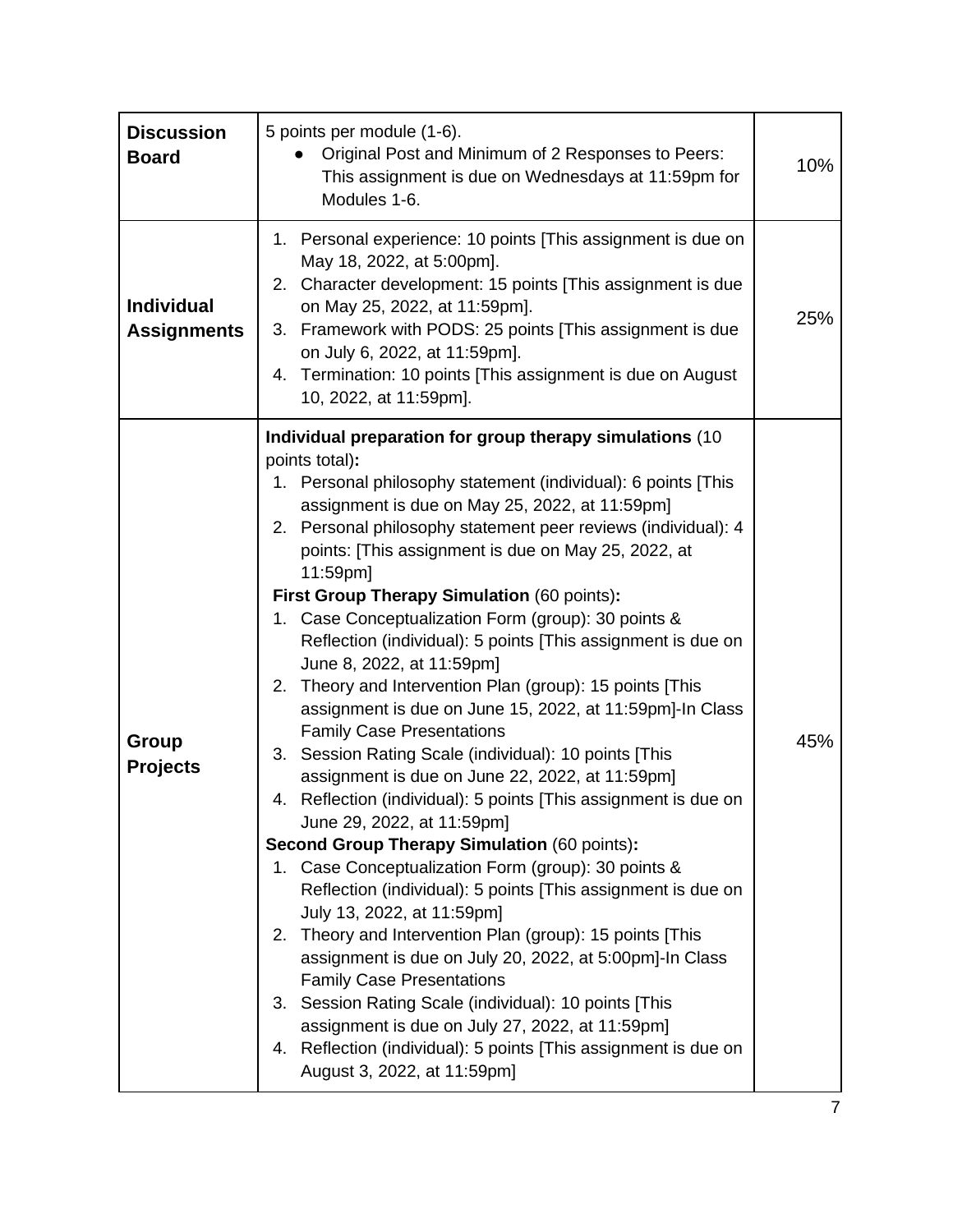# **Attendance / Live Zoom Sessions (10 points per module; 20%) Due Date: Modules 1-13: Assessment is ongoing and calculated at the end of the course**

The live zoom sessions allow you to engage in dialogue with your peers, work with your group members, and dive deeper into the course topics with the instructor. Students are not only expected to join the zoom sessions via the link provided by the instructor on time, but also to actively participate in the class. Students shall expect to achieve the course learning objectives (CLO 1, 2, 3, 4, 5, 6, 7,8) and PODS capacities (A, B, C, D, E) by joining the live sessions. Please see the CANVAS site for more information and assignment details.

# **Discussion Board (5 points per module; 10%) Due Dates:**

● **Original Post and Minimum Two Responses to Peers: Modules 1-6:** This assignment is due on Wednesdays at 11:59pm

The discussions board posts are designed to help you reflect, apply, and incorporate a concept or a theory to family therapy practice. Post your original post to share your key takeaways, and then post 2 responses to peers in the correct threaded discussion of the modules. This assignment will help you advance several course learning objectives (CLO 1, 2, 3, 4, 5, 6, 7,8) and PODS capacities (A, B, C, D, E). Please see the CANVAS site for more information and assignment details.

## **Individual Assignments (25%)**

.

There are **four individual assignments** for this course that are not associated with your two group simulations. Please visit the course CANVAS site for details related to each assignment. These assignments will help you achieve the course learning objectives and support your reflective practice and knowledge regarding privilege, oppression, diversity, and social justice (PODS) capacities.

## **1. Personal experience: 10 points**

**Due Date: Module 1:** This assignment is due on May 18, 2022, at 5:00pm You are required to complete a 1-to-2-page single-spaced essay describing your view and perspective on how the context of environments influences the appearance and existence of oppression and racism. The task includes course objectives (CLO 1, 7) and PODS capacities (C, D).

#### **2. Character development: 15 points Due Date: Module 2:** This assignment is due on May 25, 2022, at 11:59pm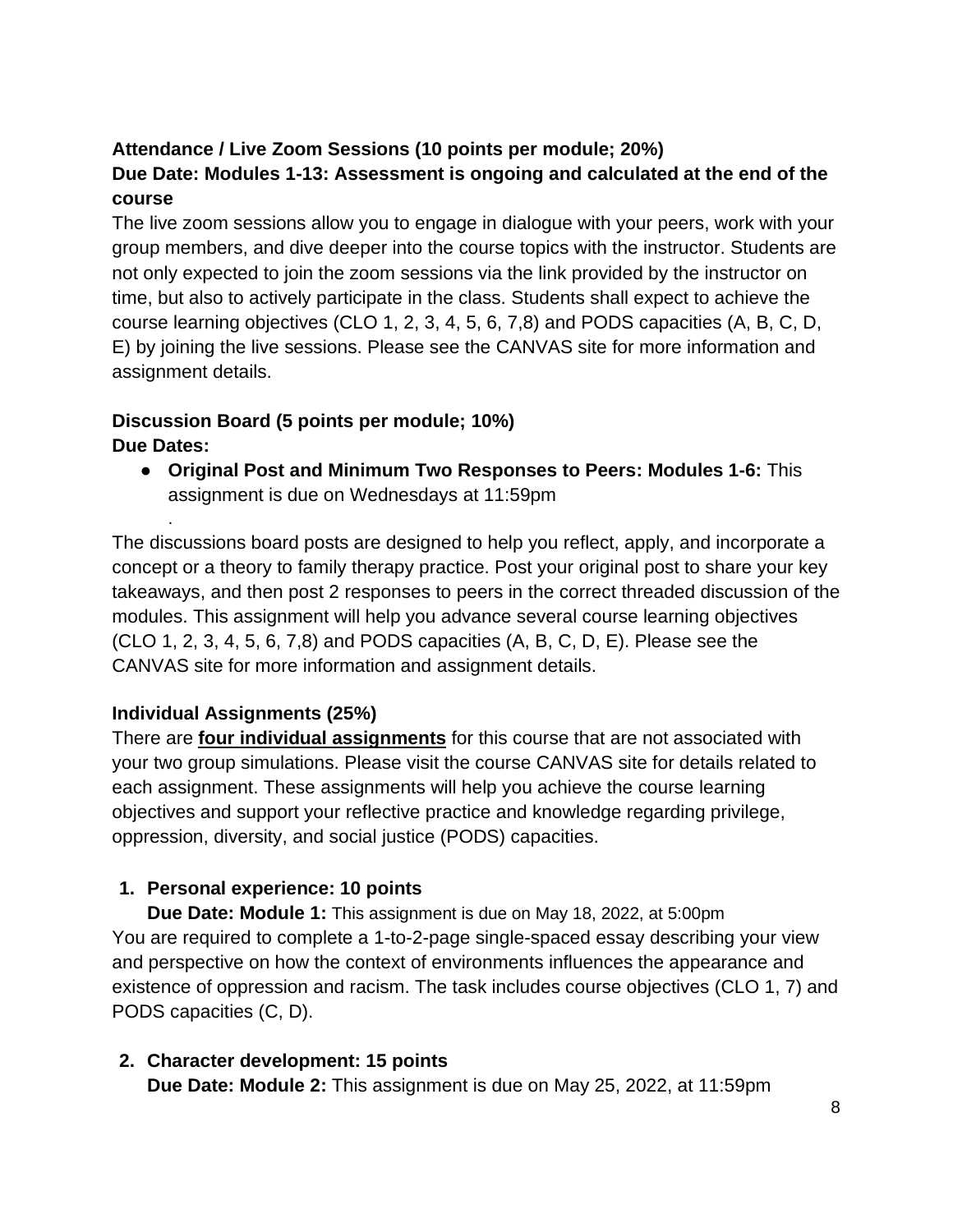The purpose of this character development is to prepare you to become a simulated patient to be used in class for therapy simulations with a classmate. Your character development will NOT be based on your personal experiences with mental health disorders. Your classmate will not be simulating conducting therapy with you, but rather with your character. The task includes course objectives (CLO 1, 5) and PODS capacities (C, D, E).

# **3. Framework with PODS: 25 points**

**Due Date: Module 8:** This assignment is due on July 6, 2022, at 11:59pm From Modules 3 through 7, you will learn several theory frameworks in family therapy. While learning these frameworks, you should pay attention to how each framework can be applied to help the character you developed in the previous assignment. You will select the most appropriate framework to develop a family therapy treatment plan and interventions for the character you developed. The task includes course objectives (CLO 1, 2, 3, 4, 5, 6, 7, 8) and PODS capacities (A, B, C, D, E).

## **4. Termination: 10 points**

**Due Date: Module 13;** This assignment is due on August 10, 2022, at 11:59pm For this task, you will prepare: (1) a treatment summary for one of the families you provided clinical services to from Modules 3 through 12 and (2) a brief 1–2 singlespaced pages reflection paper on your experiences of terminating with one of the families. The task includes course objectives (CLO 1, 2, 3, 4, 5, 6, 7, 8) and PODS capacities (A, B, C, D, E).

## **Group Project (45%)**

## **1. Personal philosophy statement (individual submission): 6 points**

**Due Date: Module 2:** This assignment is due on May 25, 2022, at 11:59pm You will complete and submit a brief 200-word statement of personal philosophy related to equality and discrimination. Please refer to CANVAS for questions to consider when writing your statement. The task includes course objectives (CLO 3, 6, 7) and PODS capacities (A, B, C, D, E).

## **2. Personal philosophy statement peer reviews (individual): 4 points**

**Due Date: Module 2:** This assignment is due on May 25, 2022, at 11:59pm Please review all other family members' philosophy statements and share your thoughts. Refer to CANVAS for questions to consider when reviewing other statements. The task includes course objectives (CLO 3, 7) and PODS capacities (A, B, C, D, E).

# **3. First group therapy simulation:**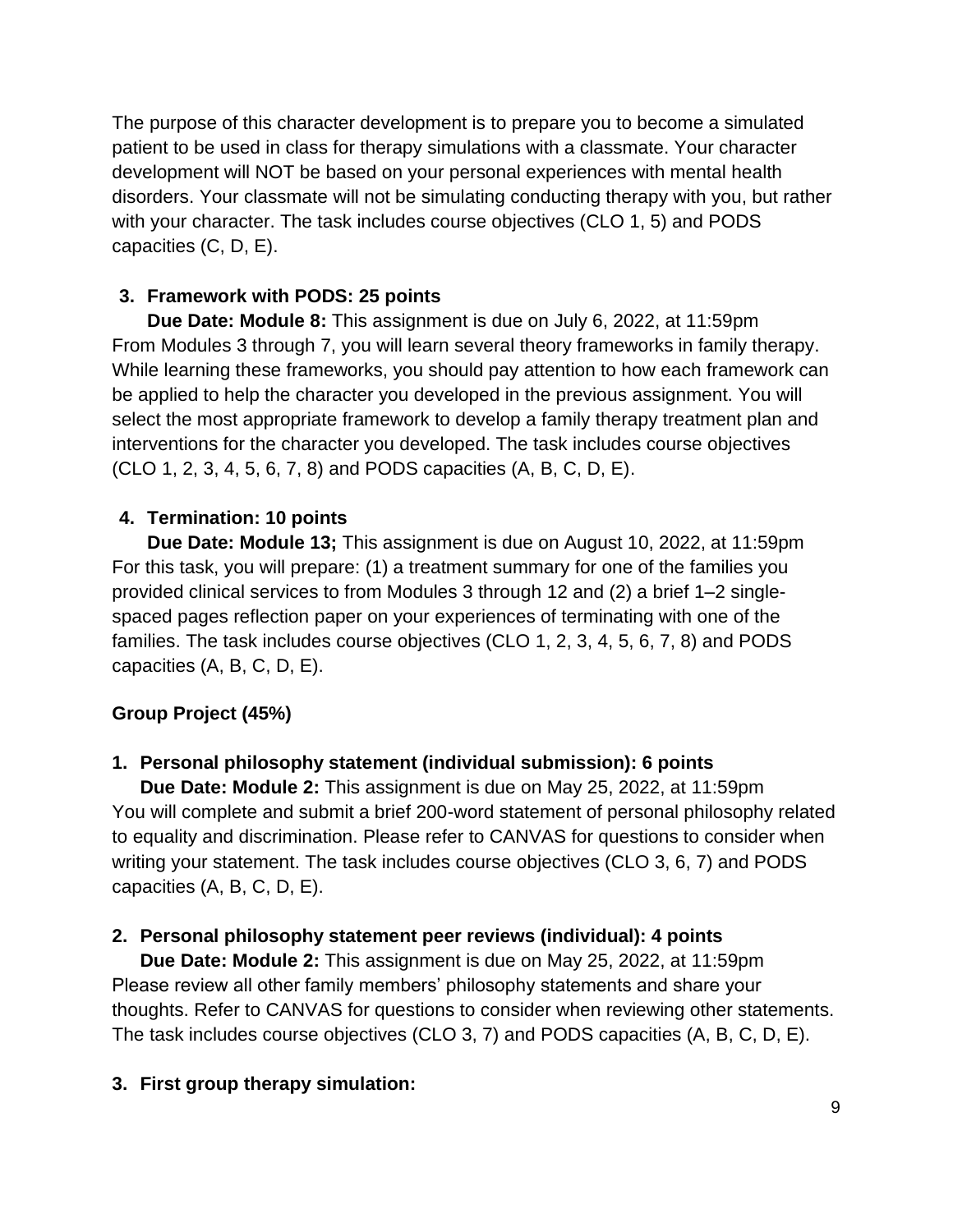You will work with a small group to complete therapy simulations and deliverables. This assignment will help you advance several course learning objectives (CLO 1, 2, 3, 4, 5, 6, 7,8) and PODS capacities (A, B, C, D, E). Please see the CANVAS site for more information and assignment details.

# *a. Case Conceptualization Form (group): 30 points & Reflection (individual): 5 points*

*Due Date: Module 4:* This assignment is due on June 8, 2022, at 11:59pm Based on a family created for the class simulation, your group will complete a case conceptualization based on the elements included in the form.

The **submission for this assignment will include two submissions**: (1) the Group Case Conceptualization Form (group submission); and (2) a 1-page single-spaced individual reflection of your experience developing the mock family system and any lingering questions that you will consider as you navigate through the family intervention assignments.

Also, prepare a goal based on the case conceptualization and a theory chosen. There is no need to submit this goal. You will use it to work on an intervention plan with your group in the live session using the [Treatment Plan Form.](https://www.therapythatworksinstitute.com/textbook-free-forms)

## *b. Theory and Intervention Plan (group): 15 points*

*Due Date: Module 5*: This assignment is due on June 15, 2022, at 5:00pm Download and read the [Treatment Plan Form](https://www.therapythatworksinstitute.com/textbook-free-forms) (you need to register to locate and download this form). Collaborate with your group to complete an intervention plan using the downloaded template. Your group shall also prepare a minipresentation (10–15 minutes) to share in class. Please see CANVAS for details related to the in-class family case presentation requirements.

## *c. Session Rating Scale (individual): 10 points*

*Due Date: Module 6:* This assignment is due on June 22, 2022, at 11:59pm Download the session rating scale: [Session Rating Scale](https://onlinelibrary.wiley.com/doi/pdf/10.1002/9781119221562.app3) – page 283 (page 285 if for a child). You will evaluate the effectiveness of the chosen modality with a PODS perspective using this Session Rating Scale*.* Considering how you felt as the consumer/client when responding to the session rating scale inquiries, include a brief explanation or example for each rating too. You can mark the scale and add annotations using any tool you have access to.

## *d. Reflection (individual): 5 points*

*Due Date: Module 7:* This assignment is due on June 29, 2022, at 11:59pm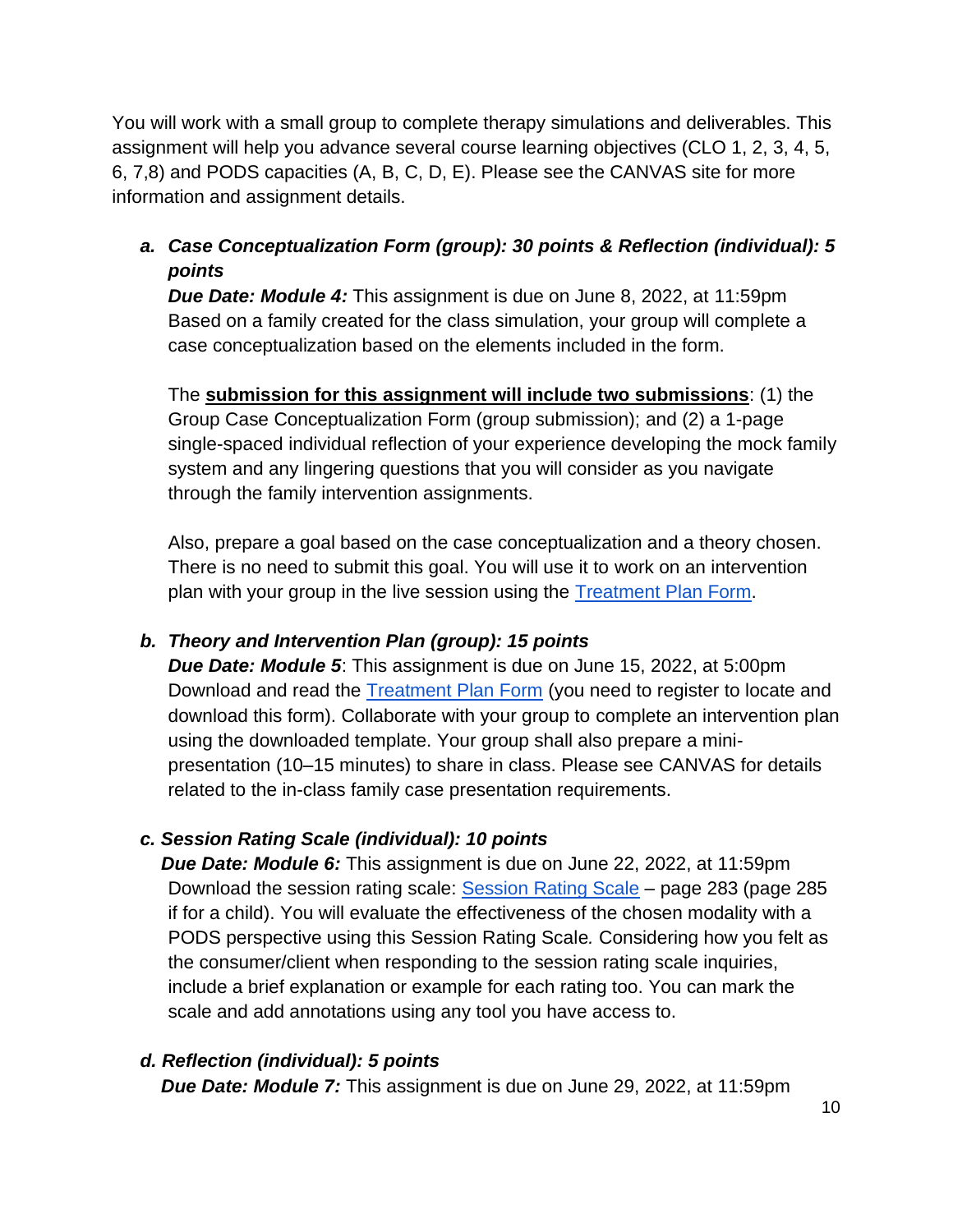Based on the first round of simulation, following a review of the session, you will complete a reflection paper answering 6 questions outlined in the assignment details, which can be found on the CANVAS site.

#### **Second group therapy simulation**

The same process and requirements as explained in the 1st round. (CLO 1, 2, 3, 4, 5, 6, 7,8) and PODS capacities (A, B, C, D, E). Please see the CANVAS site for more information and assignment details.

> a. Case Conceptualization Form (group): 30 points & Reflection (individual): 5 points

Due Date: Module 9: This assignment is due on July 13, 2022, at 11:59pm

- b. Theory and Intervention Plan (group): 15 points Due Date: Module 10; This assignment is due on July 20, 2022, at 5:00pm [In-Class Presentations, 10-15 minutes]
- c. Session Rating Scale (individual): 10 points Due Date: Module 11; This assignment is due on July 27, 2022, at 11:59pm
- d. Reflection (individual): 5 points Due Date: Module 12: This assignment is due on August 3, 2022, at 11:59pm

## d. Attendance Policy

Students are responsible for all content of this course, including the content provided in the live, synchronous sessions. Absences are counted from the first scheduled live class meeting. The program has an 80% attendance requirement for live, synchronous sessions. Students who miss more than 20% (3 live, synchronous sessions) are at risk of a grade reduction, including receiving a non-passing grade.

As an advanced practice course, it is important that you attend each class session. The class sessions involve skill development experiences that go beyond course readings/learning tasks. Missing class sessions will lower your grade since your participation as a co-learner is essential to meet the learning goals for this requirement. If you are not able to attend a particular class session, please notify the instructor prior to the class session so that arrangements can be made for you to address the material that you missed. Furthermore, make-up work will only be accepted if approved by the instructor starting either the third or fourth absence which is to be determined.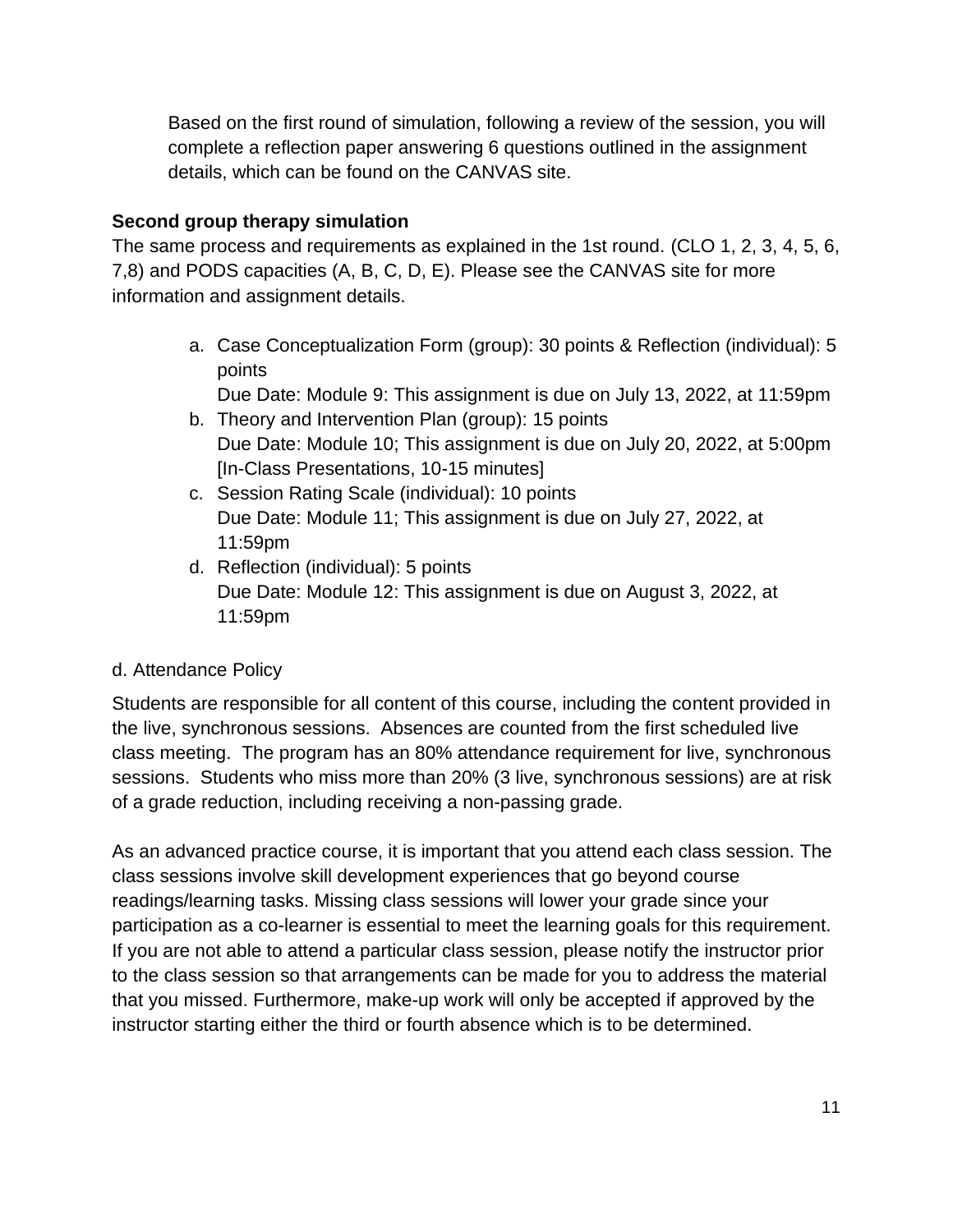Your attendance and participation also reflect the basic elements of any social work relationship – you show up and remain present. If, for any reason, I have concerns about your participation or attendance, I will discuss my concerns with you in a timely fashion. Your grade will be negatively impacted if more than one class is missed as an unexcused absence. Please communicate any classes that you may miss to this Instructor via email. Any failure to communicate an absence to this Instructor will result in a minimum of a two-point deduction for that day.

Each class encourages dialogue regarding the readings, lectures, and in-class skills demonstrations. Participation in this course will occur in small and large group discussions. It is essential to abide by the NASW Code of Ethics and maintain the highest level of respect for another as colleagues/peers, as well as for the clients/communities that we will be discussing in class. Levels of participation may vary based on comfort and interest in topics discussed. I will do my best to honor each student's participation level in the course. Please communicate any difficulty that you are experiencing related to course materials and discussions, and I will do my best to help resolve the matter or identify appropriate support services if requested.

#### **A Note on the Learning Environment:**

The class is designed as a co-learning environment and one where class members are encouraged to try new skills and take risks. Your contribution as a "teacher and a learner" in the class will enhance the learning for all class members. Quality change agents must be self-aware, self-reflective, and open to exploring our own histories and issues regarding any given concern or population. Be prepared to reflect on and explore your own family history, social systems, experiences, identity, cultural background, and assumptions regarding all forms of diversity. There will be a variety of ways that students can do this through critical thinking, assignments, and active participation in class discussions and activities.

Being honest, sensitive, and respectful to each other in preparation for quality community action and social action practice is one of the learning environment goals. Please share opinions and feedback with others in discussions and exercises, and when you do so, please try to state them in a respectful and constructive manner. Also, prepare yourself to hear varying opinions and feedback non-defensively, and to use those data or challenge them constructively. Please practice tolerance, not expecting yourself or your classmates to be polished in discussions about issues that can be challenging and confusing. We can expect to blunder and make mistakes in the classroom so that we are better prepared when we are in the field; please honor this process.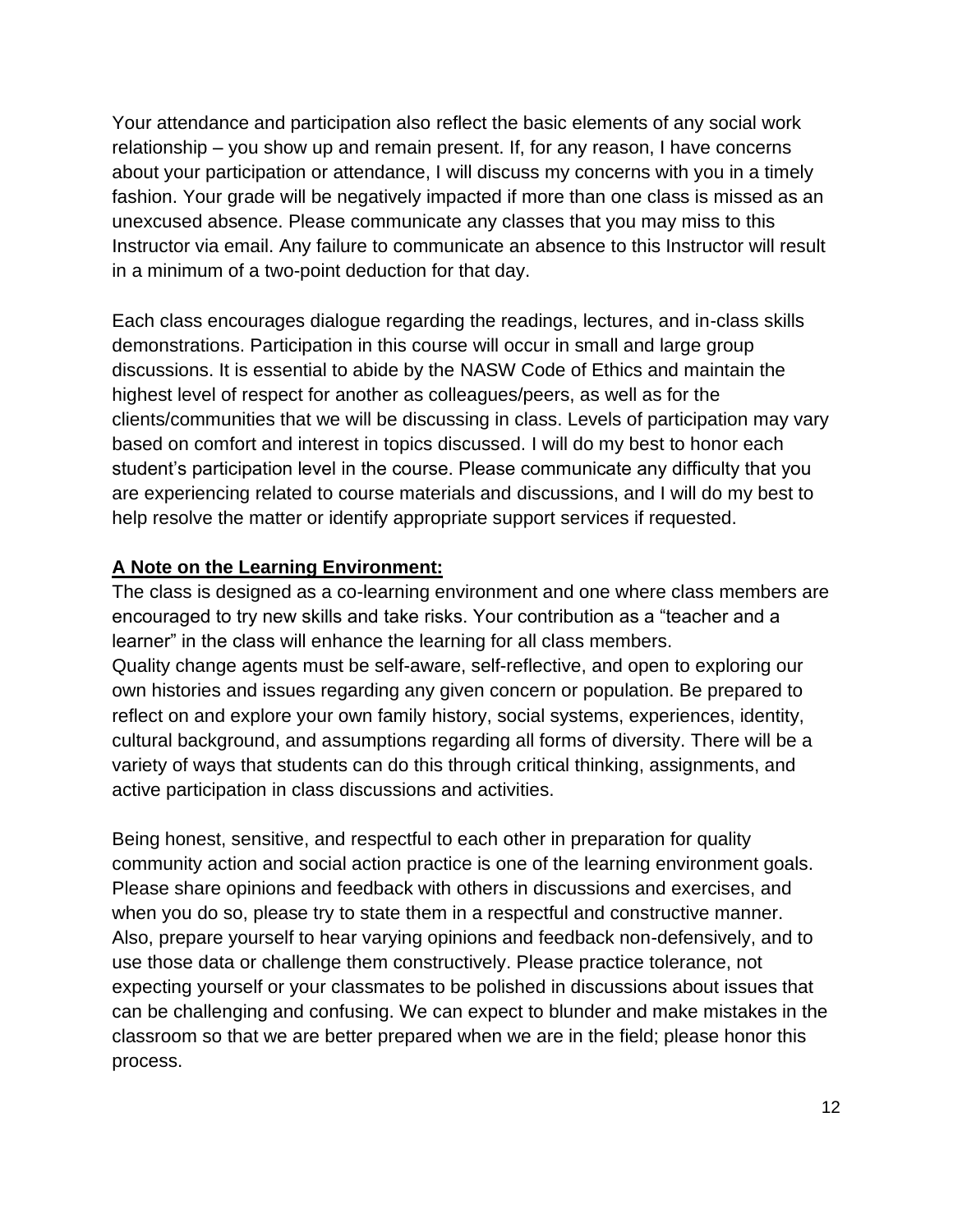#### e. Live class participation

Students are responsible for all content of this course, including the content provided in the live, synchronous sessions. Absences are counted from the first scheduled live class meeting. The program has an 80% attendance requirement for live, synchronous sessions. Students who miss more than 20% (3 live, synchronous sessions) are at risk of a grade reduction, including receiving a non-passing grade.

During these live sessions, please keep the following in mind:

- **Log in** at least 10 minutes before the start of the session.
- Use the session to gather as much information as needed to complete assignments. Therefore, please come to each session **prepared** with questions or points of clarification.
- **Respect:** Everyone has the right to their opinion and to be heard. While you may not agree with a peer's responses, it is important to remain respectful of their right to express themselves.
- **Professionalism:** As a social worker, professionalism and integrity are woven into your field; these core values should be attended to in the same manner during Zoom sessions.
- **Camera:** It is expected to turn on your camera as doing so will provide a more personable experience during the online exchange. Consider using a virtual background if you choose.
- **Muting:** When possible, ensure that your microphone is muted (unless you are engaging in the session's dialogue) to avoid unwanted noise and distraction.

## f. Grading

Letter grades will range from "A" to "F" and are based on points accumulated throughout the class. Specific requirements for each quiz, assignment, and discussion are provided within the course. Letter grades will not be provided for individual assignments. Each assignment will be assigned points and each assignment is weighted. See the table in the Assignments section for exact weights. Overall, points will be tabulated to the corresponding final letter grades as follows and grades are not rounded up.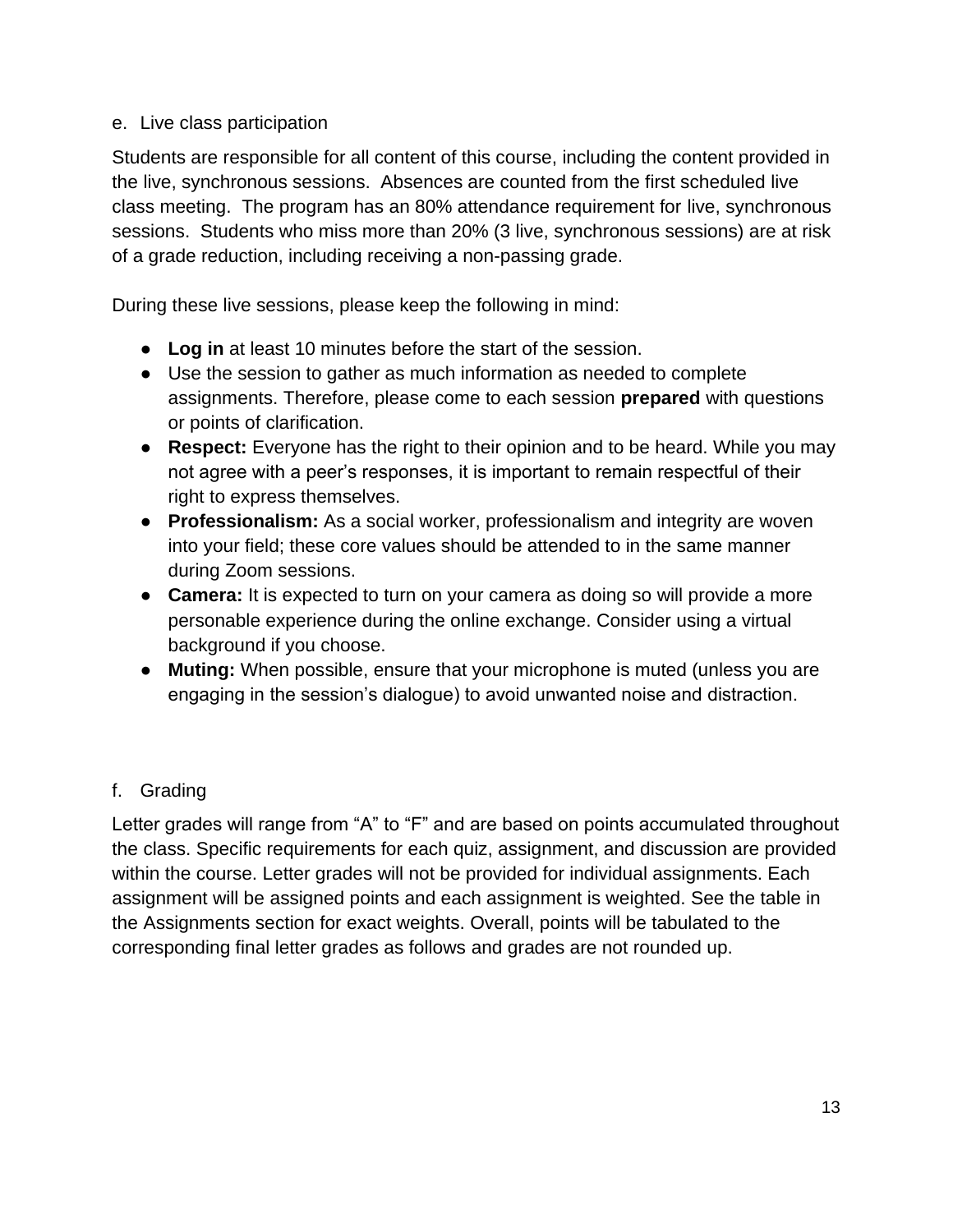| $A+ = 100\%$   | $B+ = 87-90\%$ | $C + 77 - 80\%$ | $D+ = 67 - 70\%$ |
|----------------|----------------|-----------------|------------------|
| $A = 94 - 99%$ | $B = 84 - 86%$ | $C = 74 - 76%$  | $D = 64 - 66%$   |
| $A - 91 - 93%$ | $B - 81 - 83%$ | $C - 71 - 73%$  | $D = 60 - 63%$   |

## **Notes on Grading:**

1. Class attendance and class participation are essential for this course. Therefore, you are expected to attend, to be prepared, and to make reasonable contributions. It is your responsibility to get materials, handouts, or class notes from one of your classmates if you are unable to attend a class.

2. It is best not to assume you will receive an "A" in this course. I grade on a relative, not absolute, grading scale.

3. In general, I do accept challenges to grades. However, challenges must be in writing (Not verbal); must be specific; and must be based on substantive arguments (or mathematical errors) not on nebulous references to "fairness." I reserve the right to reread, and re-grade, the work in its entirety in the case of a challenge. The grade may be adjusted accordingly.

<span id="page-13-0"></span>4. Here are some reference links regarding grading:

<span id="page-13-1"></span>[Grades in Academic Courses in Field Instruction](#page-13-0)

<span id="page-13-2"></span>[Student Grievance](#page-13-1) Procedures

## [CRLT Testing and Grading](#page-13-2)

5. General Expectations for Written Work. Written work will be evaluated in relation to how well, it addresses the topic and the clarity of the presentation. It is important to follow assignment instructions carefully. Please edit your work. If possible, have someone proofread for you. Spell checkers and grammar checkers are useful, but not as reliable as a human reader. Please note I do grade on the quality of the writing. Clear writing is generally aligned with clear thinking.

## g. Class Recording and Course Materials

*Audio and video recording of in-class lectures and discussions is prohibited without the advance written permission of the instructor. Students with an approved accommodation from the Office of Services for Students with Disabilities permitting the recording of class meetings must present documentation to the instructor in advance of any recording being done. The instructor reserves the right to disallow recording for a portion of any class time where privacy is a special concern. If the instructor chooses to*